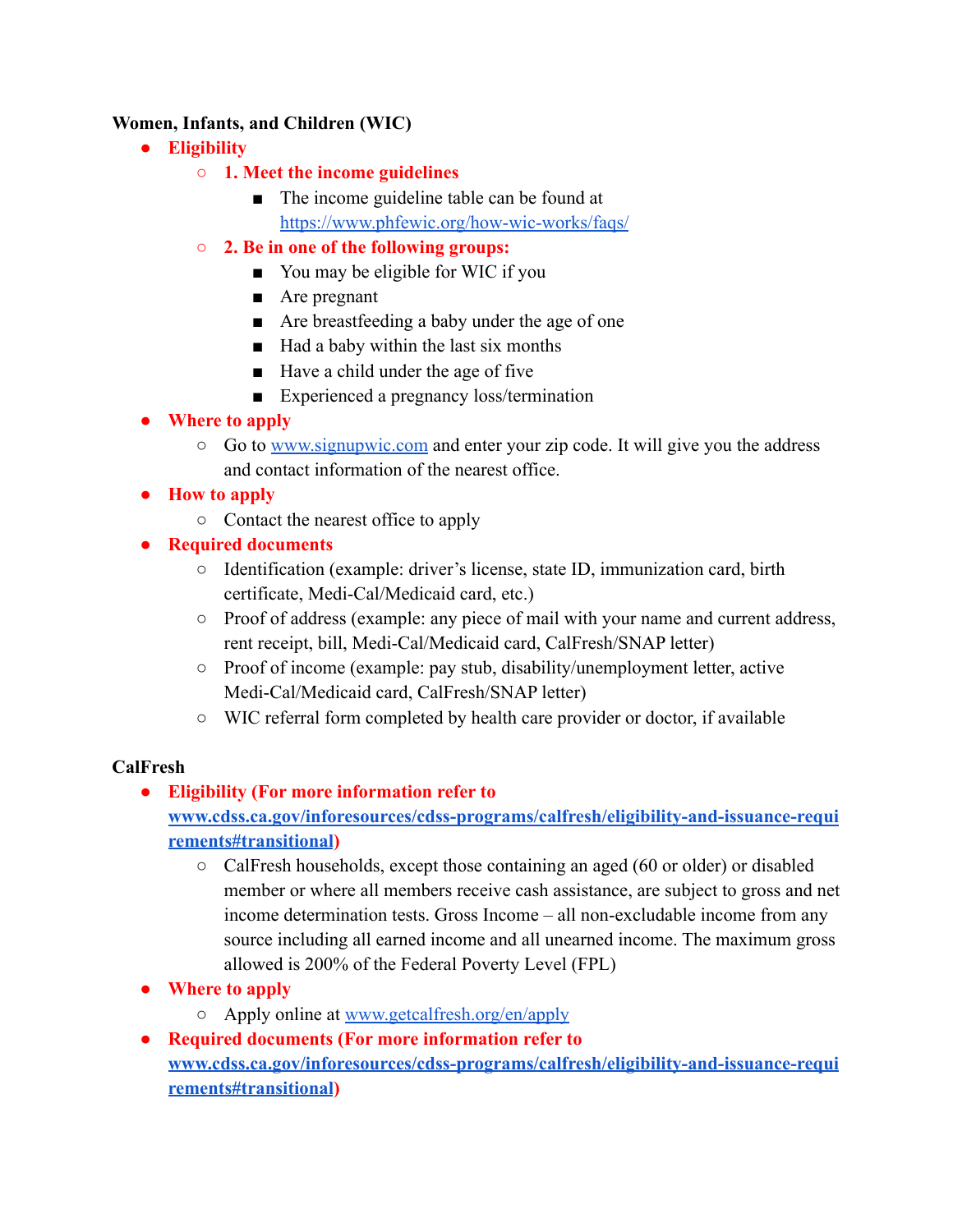- For households to receive CalFresh benefits they must provide certain information in the following areas:
	- Citizenship/Immigration Status
	- Income
	- Reporting Changes
	- Resources
	- Work Requirements
	- Work Rule for Able-Bodied Adults Not Receiving Cash Aid
	- Transitional CalFresh

## **Meals on Wheels**

- **● Eligibility**
	- The applicant must be homebound.
	- The person must not be able to take care of themselves, which usually means the individual applying for Meals on Wheels needs to be at least 60 years of age or older, disabled, or in a serious medical condition. Most agencies will also provide free meals to the spouse or partner of a person at least 60 years of age.
	- The person who needs food must be unable to attend a local Senior Center or food pantry because of emotional or physical disabilities.
	- Applicants must be elderly, physically or emotionally unable to obtain food, disabled, or otherwise can't prepare full meals on their own.
	- $\circ$  A priority for delivery is homebound, and they need to lack a car or transportation to a local grocery store.

# **● Where to apply**

- Go to [www.mealsonwheelsamerica.org/find-meals](http://www.mealsonwheelsamerica.org/find-meals) and enter your zip code; you will get the contact information of the nearest location
- **● How to apply**
	- Contact the nearest location (Few locations closest to clinic)
		- Meals on Wheels by ACC

7375 Park City Dr, Sacramento, CA 95831

(916) 444-9533

Next Steps:

- 1. Call their office
- 2. After this a caseworker will make a home visit to determine eligibility, explain the program, and provide further information.
- 3. Individuals receiving this benefit will be assessed every three months either over the phone or by in person visits.

California Department of Aging

1300 National Dr. Ste 200 Sacramento, CA 95834, (800) 510-2020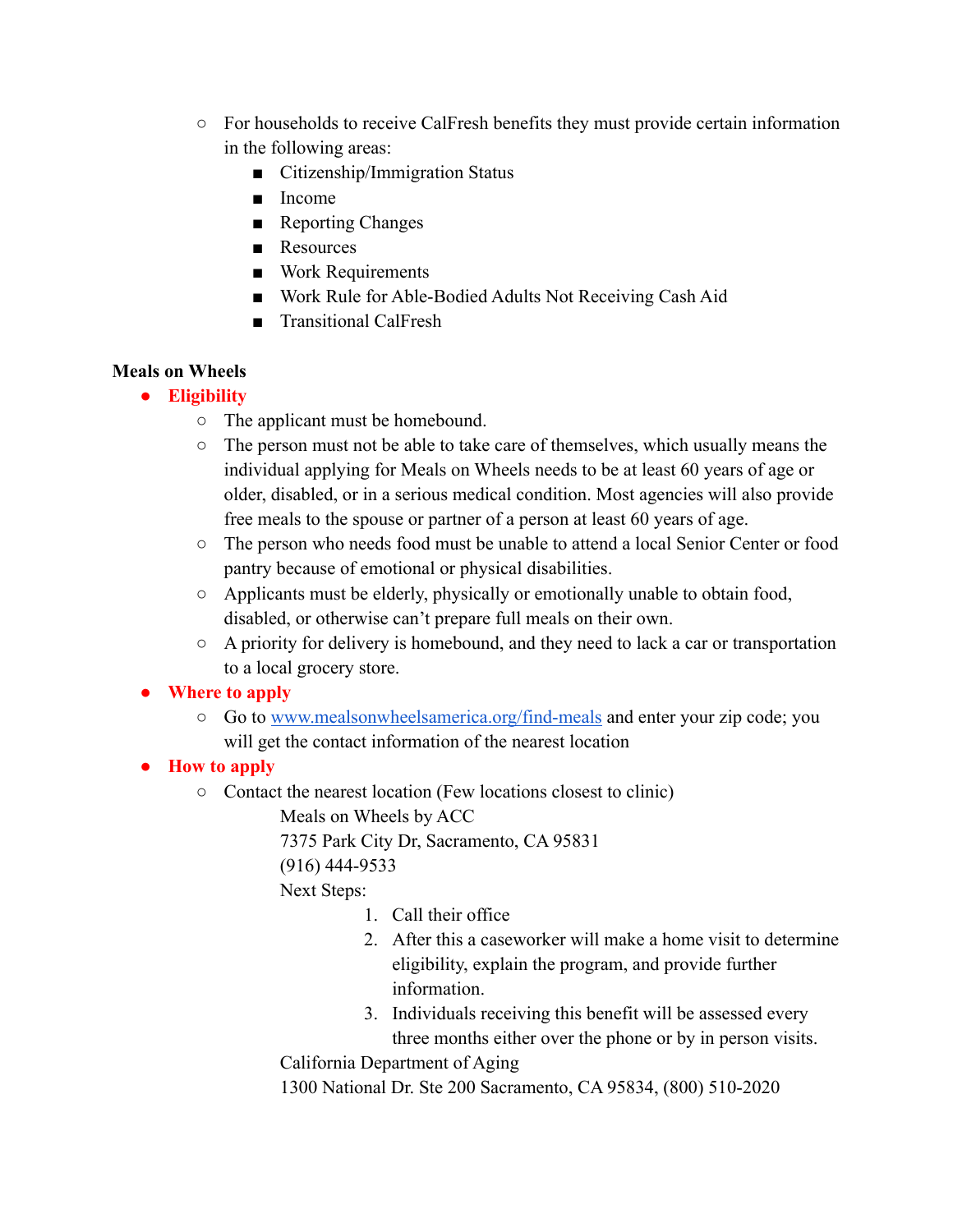Meals on Wheels Yolo County 40 N East St. Ste C Woodland, CA 95776 (530) 662-7035

Next Steps:

- 1. If you are interested in this program, contact the number to the office
- 2. Paperwork will be filled out by an HDM coordinator within 10 days of the first meal during a home visit
- 3. Program will be re-assessed quarterly over the phone or in person a. They will determine your eligibility as well as assess health
	- and need for any other programs that may be needed
- 4. There is no charge, but any contribution is appreciated

#### **● Required documents**

**○** Contact the nearest location

#### **Child and Adult Care Food Programs**

- **● Eligibility**
	- Eligible children include infants and children through age 12 in child care centers and daycare homes. Children of migrant workers are eligible through age 15. Eligible adults are enrolled in adult daycare and are at least 60 years of age or physically or mentally impaired. In afterschool care centers and emergency shelters, children through age 18 are eligible.
- **● How to apply (**the California Department of Education is temporarily not accepting new CACFP applications. It is expected that the program staff will begin accepting new CACFP applications shortly after the transition. For CACFP application inquiries before July 1, 2021, please contact us at CACFP@cde.ca.gov. Information on how to contact the CACFP unit after July 1, 2021 will be forthcoming.)
	- Step 1: Contact the CACFP specialist assigned to your county by phone or by email. You can find your county's CACFP specialist at (<https://www.cde.ca.gov/ls/nu/cc/cacfpcontact.asp>).
	- Step 2: The specialist will complete a prescreening questionnaire over the phone; during the phone call the specialist will either deem you eligible or not eligible to apply for the CACFP. If you are deemed eligible, the specialist will follow up with an email containing application instructions and deadlines based on your agency type.
	- Step 3: Once the specialist has received and reviewed the requested documentation by the deadline, the specialist will determine if you meet the performance standards that demonstrate Viability, Capability, and Accountability.